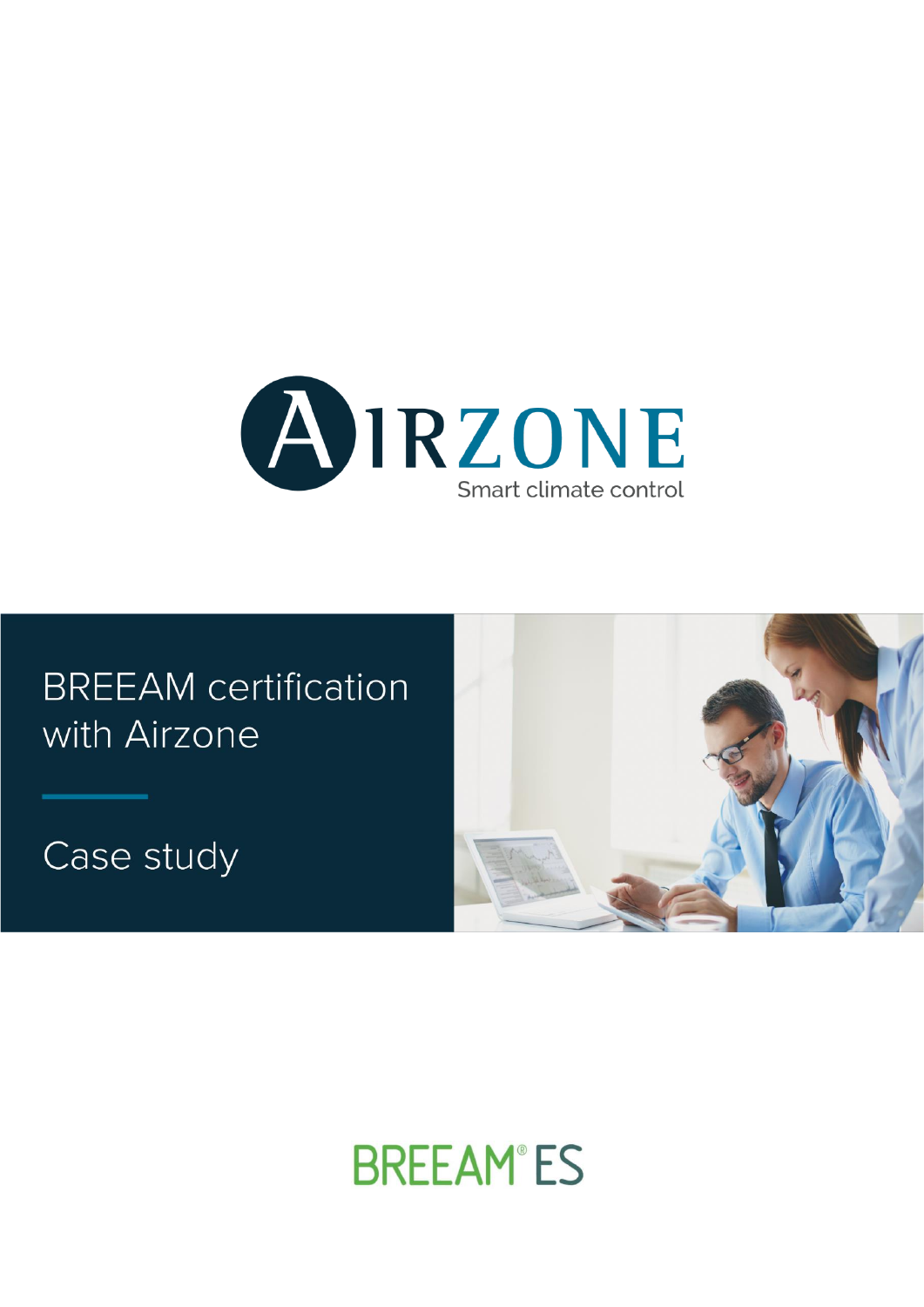#### **Airzone Systems' BREEAM Certification**



### **AIRZONE SYSTEMS' BREEAM CERTIFICATION**

### **CASE STUDY**

### **1. INTRODUCTION**

In industrialized countries the trend in living habits sees people spending most of their time in enclosed spaces, leading to significant changes in both the energy use that takes place within the building, and in the requirements of thermal and visual comfort and indoor air quality, as well as how these services are managed. Directive 2012/27/EU [1] estimates that 40% of end energy consumption occurs in buildings, and that approximately 50% is attributable to cooling and heating systems.

The method of evaluation and certification of the sustainability of the building that most favors more sustainable construction is **BREEAM®** (Building Research Establishment Environmental Assessment Methodology). This translates into greater profitability for whoever builds, operates and/or maintains the building, achieving a reduction of its impact on the environment, and greater health and comfort for those who live in, work in, or use the building. It evaluates impacts in 10 categories (Management, Health and Wellbeing, Energy, Transport, Water, Materials, Waste, Land Use, Pollution and Innovation), and gives a final score after applying an environmental weighting factor that takes into account the relative importance of each area of impact.

The **Airzone** control system optimizes the operation of the HVAC systems and guarantees the comfort of the building, which will contribute to the award of different points in some of the BREEAM categories.

#### **2. AIRZONE ZONED CONTROL SYSTEMS**

In the residential and services sector, that have installations with small and medium capacity units, all-air systems equipped with direct expansion inverter units and constant-flow ductwork are commonly used. This kind of system is based on controlling the temperature of a single zone to ensure comfort levels are maintained in that area. With regard to the rest of the zones, even when the ductwork is well designed and the AC unit has the required maximum capacity, if the load profile is not similar to that of the control zone (use, orientation, thermal loads, etc.), their temperatures can fall outside the comfort range.

A **zoned system**, however, is based on independently controlling the temperature of each of the zones. To do this a thermostat is included in each room, allowing the thermal demand for each of the zones to be determined, and the selection of an independent set-point temperature depending on the preferences of the user. In this way, when the set-point temperature established for the zone is reached, a control signal is sent to the zone's motorized damper which interrupts the airflow supply to that room. Figure 1 shows a diagram of a zoned system.



*Figure 1. Diagram of a zoned system*

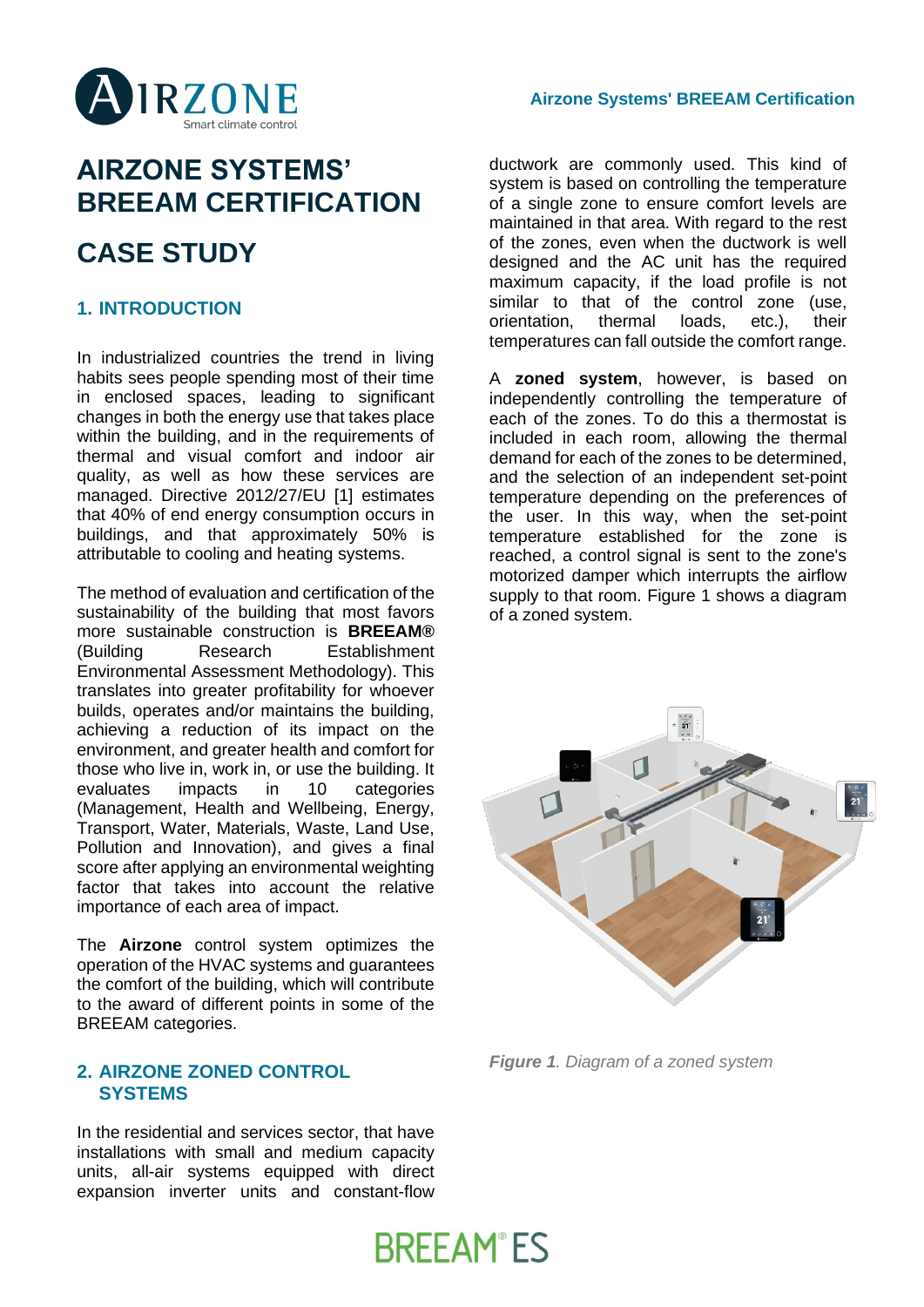

In addition to thermal zoning, the Airzone control system bases its operations on a **communication gateway.** Achieving a high level of comfort at the same time as reducing power consumption requires good communication between the zoning system and the AC unit. The communication gateway is the device that enables this two-way communication between the main control board and the AC unit. Airzone has agreements in place with the main manufacturers to share the communication protocols used by their AC units. This makes it possible to have information about their operational parameters, so actions can be performed, such as:

- Switching the AC unit on or off.
- Changing the operating mode.

The AC unit's operating mode (cooling, heating or ventilation) is set by the installation's master thermostat. Those areas that are in thermal inversion, that is to say, with a demand opposite to the AC unit's operating mode, are kept closed.

• Controlling the indoor unit's fan speed.

This is regulated by the *Q-Adapt* algorithm, which adapts the flow rate of the indoor unit's fan by changing its speed dynamically.

• Limiting the zone's set-point temperature.

This is regulated by the *Eco-Adapt* algorithm, which monitors the set-point temperature in the different zones and limits the maximum or minimum selectable temperature according to whether it is in heating or cooling mode, respectively. Mode A sets the maximum temperature range in winter at 22°C and in summer at 24°C, Mode A+ at 21.5°C and 25°C and Mode A++ at 21°C and 26°C.

Controlling the AC unit's set-point temperature.

This is regulated by the *Efi-Adapt* algorithm (*Eco-Adapt* functionality for air-to-air units), which dynamically controls the AC unit's setpoint temperature based on the temperature in each zone and the return temperature to the AC unit, taking into account the effect of thermal inertia in each zone.

Figure 2 shows a diagram of a zoned ducted system in a building, with the main control board and communication gateway.



*Figure 2. Diagram showing the control of a zoned system*

#### **3. BENEFITS OF AIRZONE IN BREEAM CERTIFICATION**

Including Airzone technology in a building project can improve the BREEAM certification score in the following categories: Management, Health and Wellbeing, Energy, Pollution and Innovation.

- 1) In the *Management* category, the "Sustainable management" requirement offers up to **6 points** thanks to Airzone Cloud and BMS integration.
- 2) In the *Energy* category, the "Reduction of energy use and carbon emissions" requirement offers up to **15 points** in recognition of those buildings which are designed to minimize operational energy consumption. Moreover, with the "Energy monitoring" requirement up to **2 points** are available.
- 3) In the *Health and Wellbeing* category, up to **3 points** are available in the "Thermal zoning" and "Thermal comfort" requirements. This is based on the calculation of the PPD and PMV comfort parameters, and on compliance with category B of comfort, according to the EN ISO 7730 [2].
- 4) In the *Pollution* category, up to **1 point** is available in the "GWP of refrigerants – building installations" requirement.

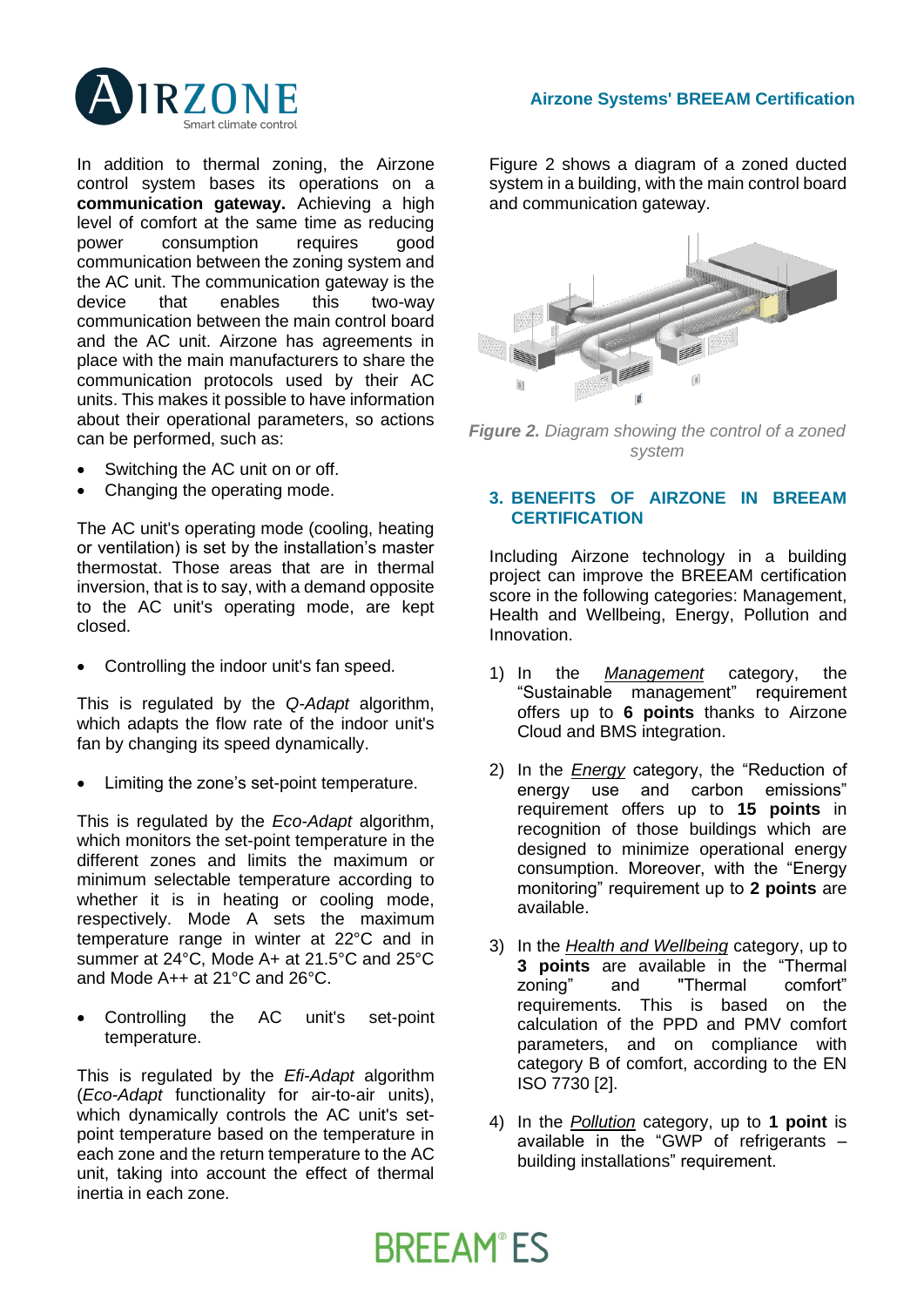



5) In the *Innovation* category, up to **6 additional points** can be obtained for achieving exemplary levels in "Sustainable management" (**1**) and "Reduction of energy use" (**5**) requirements.

#### **3.1 Case Study**

The present study has been modeled using TRNSYS, one of the most advanced simulation programs on the market [3]. Mathematical models of all HVAC systems defined in the previous section have been run using this calculation platform. The results for a home simulated for the regions of Madrid, Valencia and Barcelona are shown in Figure 3.



*Figure 3. Floor plan of the home. 3D representation with measurements*

#### **3.2. Results: Energy**

Thanks to the system's strategies designed to control and manage the HVAC installation, energy savings are achieved and therefore also a reduction in carbon emissions. By way of example, in the case study, the potential for energy savings of the Eco-Adapt algorithm was assessed for the three cities modeled.



*Figure 4. Comparative energy consumption*

With the application of the **Eco-Adapt algorithm** a reduction in the energy consumption was achieved, depending on whether the set-point temperature was increased in cooling mode or decreased in heating mode.

*The savings are 56-64% in heating mode, and 24-37% in cooling mode, improving the BREEAM certification in the Energy category.*

## **BREEAM®ES**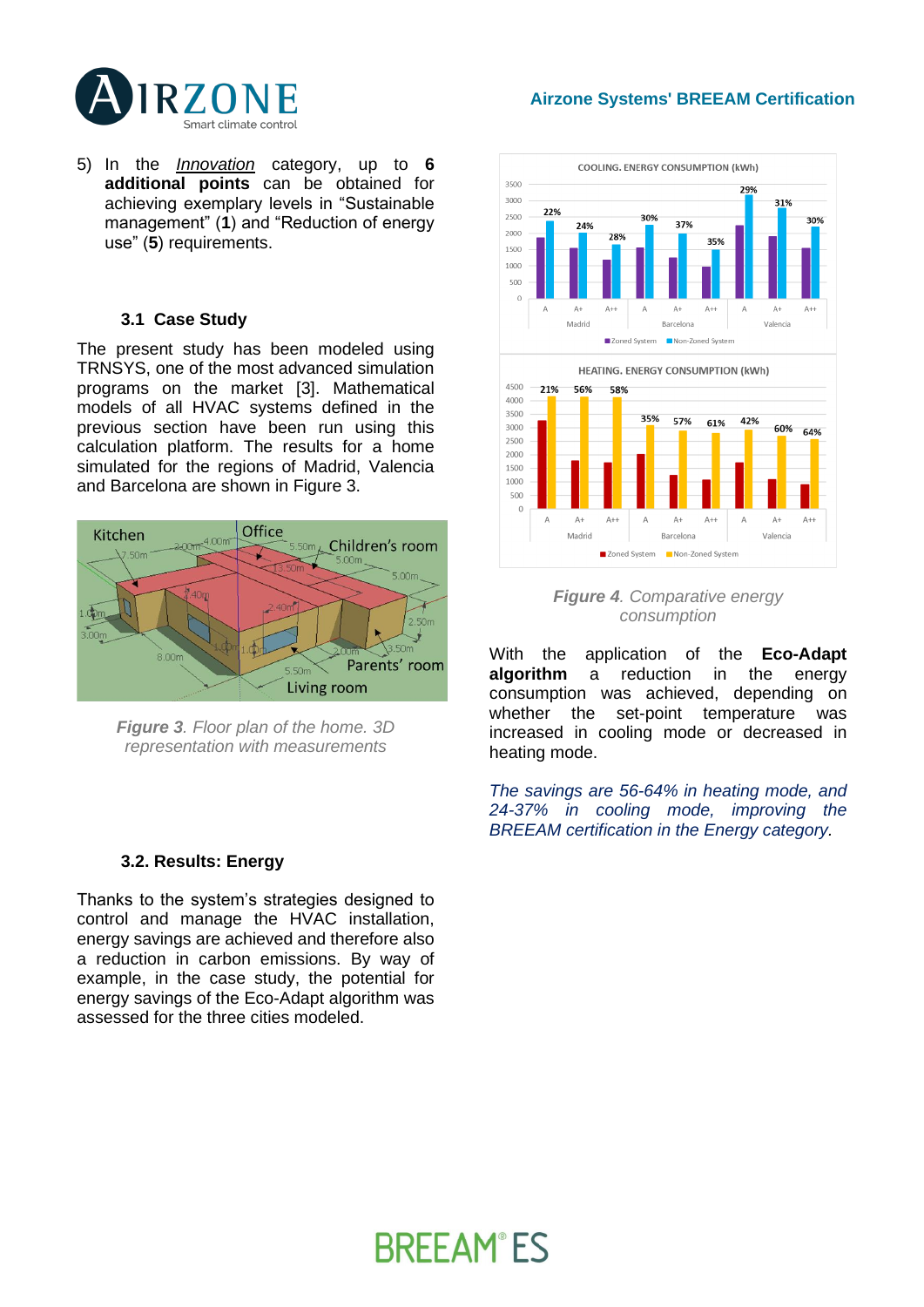

#### **3.3. Results: Health and Wellbeing – Thermal comfort**

In standard conditions of comfort associated with levels of clothing, metabolic rate and relative air speed, a comparison was made of the PPD and PMV parameters in a zoned and non-zoned system. In the first place, Figure 5 shows the comparison of the PPD parameter, highlighting the category of comfort obtained.



*Figure 5. PPD comparison*

The PMV results are shown in Table 1, where color codes have been used to facilitate a more immediate comparison of the results.

| Cold             | Cool            | <b>Slightly Cool</b> | Neutral          | <b>Slightly Warm</b> | Warm                    | Hot              |  |
|------------------|-----------------|----------------------|------------------|----------------------|-------------------------|------------------|--|
| $-3$             | $-2$            | $-1$                 | $\Omega$         | $\overline{1}$       | $\overline{\mathbf{z}}$ | 3                |  |
| <b>CITY</b>      | ZONE            | <b>PMV</b>           |                  |                      |                         |                  |  |
|                  |                 | <b>COOLING</b>       |                  |                      | <b>HEATING</b>          |                  |  |
|                  |                 | <b>ZONED SYSTEM</b>  | NON-ZONED SYSTEM |                      | <b>ZONED SYSTEM</b>     | NON-ZONED SYSTEM |  |
| <b>MADRID</b>    | Living room     | $-0.2$               | $-0.2$           |                      | 0.3                     | 0.2              |  |
|                  | Kitchen         | $-0.1$               | $-0.6$           |                      | 0.5                     | 0.5              |  |
|                  | Office          | $-0.2$               | $-0.8$           |                      | 0.1                     | 0.6              |  |
|                  | Children's room | $-0.1$               | $-0.6$           |                      | 0.4                     | 0.9              |  |
|                  | Parents' room   | 0.0                  | $-0.8$           |                      | 0.3                     | 0.8              |  |
| <b>BARCELONA</b> | Living room     | 0.0                  | $-0.1$           |                      | 0.4                     | 0.3              |  |
|                  | Kitchen         | 0.1                  | $-0.4$           |                      | 0.4                     | 0.6              |  |
|                  | Office          | 0.0                  | $-0.6$           |                      | 0.1                     | 0.6              |  |
|                  | Children's room | 0.1                  | $-0.3$           |                      | 0.4                     | 0.9              |  |
|                  | Parents' room   | 0.1                  | $-0.6$           |                      | 0.4                     | 0.8              |  |
| VALENCIA         | Living room     | 0.0                  | $-0.1$           |                      | 0.3                     | 0.3              |  |
|                  | Kitchen         | 0.1                  | $-0.5$           |                      | 0.4                     | 0.5              |  |
|                  | Office          | $-0.1$               | $-0.6$           |                      | 0.1                     | 0.5              |  |
|                  | Children's room | 0.1                  | $-0.4$           |                      | 0.4                     | 0.8              |  |
|                  | Parents' room   | 0.2                  | $-0.6$           |                      | 0.3                     | 0.7              |  |

*Table 1. PMV comparison*

In a zoned system, the minimum comfort requirements demanded of category B with a PPD at around 5% and a PMV below 0.5 are met in each of the areas of the home for the three cities modeled, while the non-zoned system obtains good results in the living room zone, but the rest of the zones experience significant undercooling in zones in cooling mode and overheating in heating mode.

#### *Airzone guarantees a minimum category B of comfort by zoning the installation.*

#### **3.4. Results: Pollution – Impact of refrigerants**

In a **non-zoned system**, the distribution network has no element that allows the system to deal separately with the needs of each area. Therefore, to guarantee the possibility of meeting peak load in all zones, the performance rating of the AC unit must be equal to or greater than the sum of peak sensible loads of the zones, even if they are not simultaneous.

On the other hand, in a **zoned system,** the distribution network has motorized dampers that allow you to adjust the thermal contribution of the system to the demand of each zone separately. This means that the AC unit is sized by taking into account the maximum simultaneous sensible load of the zones. In other words, for every time step, the loads of all zones are added together, and the AC unit is sized on the basis of the annual maximum for cooling and heating.

On this basis, for this case study, the selection of AC units in the zoned system is adjusted to the simultaneous thermal load and required capacity, allowing the use of lower thermal capacity units. This means that instead of a Mitsubishi PUHZ-RP125 unit, rated with a sensible cooling load of 8,610 W and a sensible heating load of 13,900 W, a Mitsubishi PUHZ-RP100GA can be installed, rated with a sensible cooling load of 6,720 W and a sensible heating load of 10,300 W. This leads to a reduction of 0.5 kg in the amount of refrigerant used, since it drops from a load of 3.8 to 3.3 kg, with a maximum tube length of 50 m and height difference of 30 m [4].

*Airzone reduces the required capacity of the AC units in an installation when compared to centralized AC units with no zoning.*

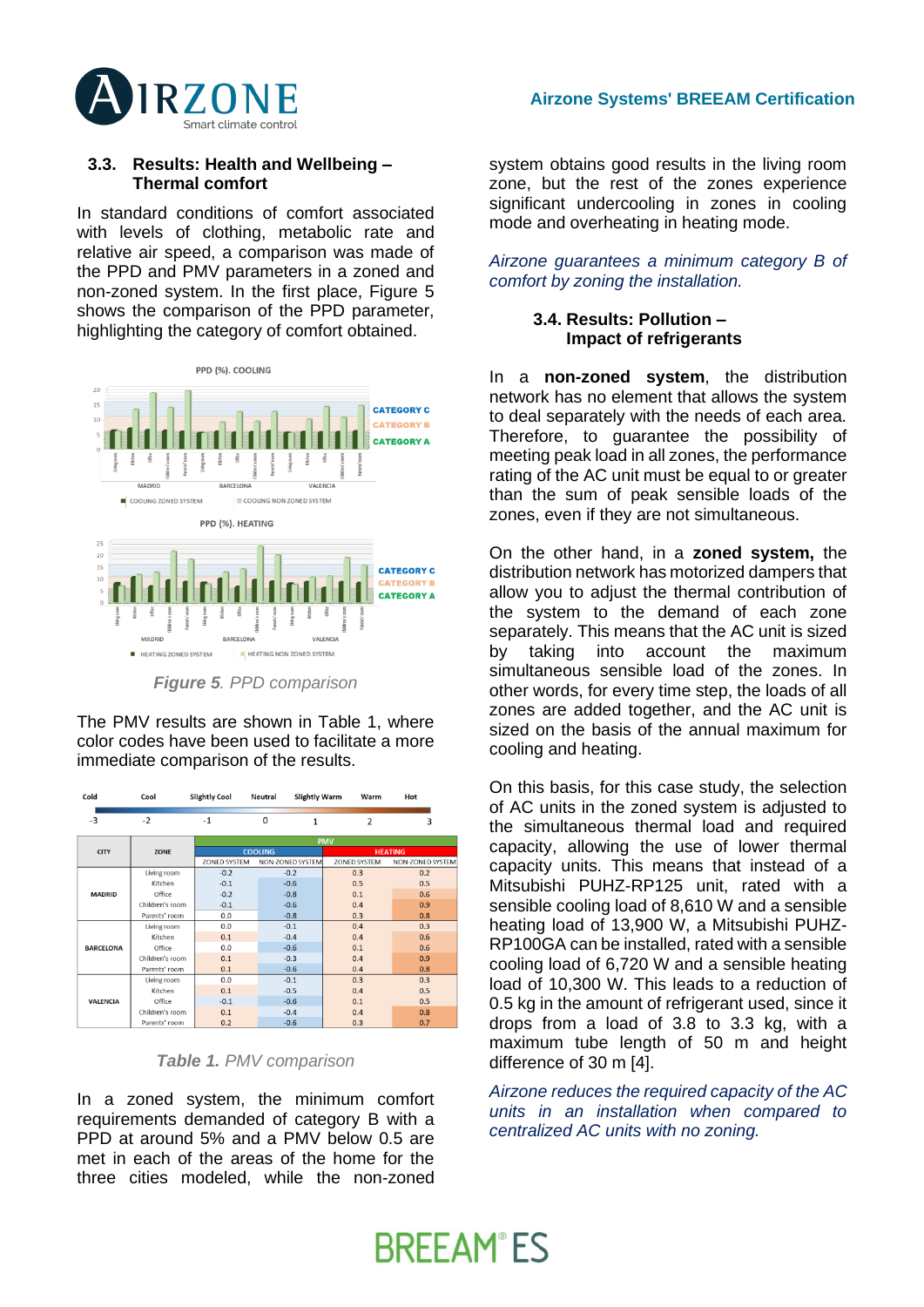

#### **4. CONCLUSIONS**

The present study demonstrates the advantages of Airzone's zoned climate control system in terms of energy consumption, thermal comfort and savings in refrigerant when compared to a non-zoned system, in a residential building and subjected to different climatic conditions. These benefits contribute positively to the possibility of obtaining BREEAM certification for the building, obtaining points in key areas such as Energy, Health and Wellbeing and Pollution when compared to a non-zoned HVAC system.

#### **REFERENCES**

- [1] European Commission. Directive 2012/27/EU of the European Parliament and of the Council of October 25, 2012 on Energy Efficiency. Official Journal of the European Union (2012), L 315/1.
- [2] European Standard EN ISO-7730:2006. Ergonomics of the thermal environment. Analytical determination and interpretation of thermal comfort through the calculation of the PMV and PPD indexes and local thermal comfort criteria.
- [3] TRNSYS [http://sel.me.wisc.edu/trnsys/.](http://sel.me.wisc.edu/trnsys/) (Access on January 2, 2018).
- [4] <http://www.mitsubishitech.co.uk/>

## **BREEAM®ES**